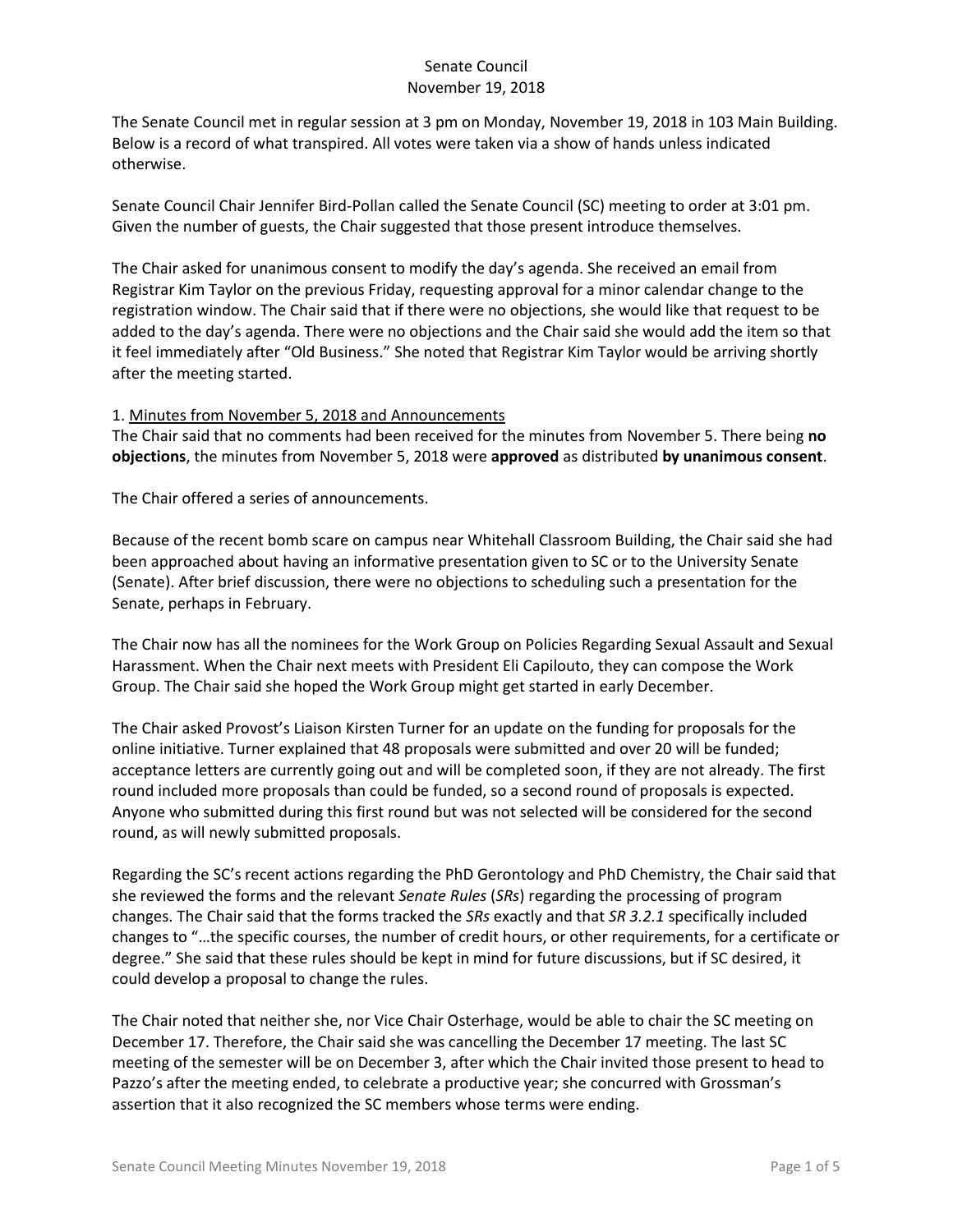### 2. Old Business

a. [significant change] Reopening of Master of Science in Nursing (and changes to requirements) Because the SC passed a motion to table the Master of Science in Nursing for two weeks, the Chair noted that there was no need to move a motion to begin discussion. She asked Cramer to remind SC members about the discussion at the prior meeting and Cramer did so. The Chair called for questions of fact and there were a number of questions. Guests Karen Butler (NU) and Debra Hampton (NU) also participated in the discussion.

When there were no further questions of fact, the Chair noted that the **motion** on the floor for discussion was a recommendation from the SAPC to approve the significant change to the MS in Nursing, in the College of Nursing. Because the motion came from committee, no **second** was required. She then called for debate. Grossman suggested that the proposal be revised to remove all references to cross-listings. Wood asked that the related courses be transmitted to the Registrar's office with a note that the 600- and 700-level courses were different from the 900-level courses and technically were not cross-listed. The discussion continued.

Cross suggested amending the motion from the SAPC to approve the proposal except for the language regarding cross-listings, because the courses are not actually cross-listed. Grossman suggested just asking for a revised proposal that omits references to cross-listings of courses, and send the revised proposal to Ms. Brothers well in advance of the next Senate meeting. The discussion continued, largely focused on the best way to move the proposal forward as long as the references to cross-listings were removed. Grossman **moved** that the SC recommend approval of the SAPC's motion to the Senate as long as the references to cross-listings have been removed from the proposal. Brion **seconded**. A **vote** was taken and the motion **passed** with none opposed.

The Chair suggested moving on the HR nominees, as the Registrar had not yet arrived.

### 3. Nominees for HR's Retirement Plan Vendor Focus Groups

The Chair distributed the list of self-nominations for HR's focus groups on the retirement plan vendor. Grossman **moved** to send forward all the names to HR and Blonder **seconded**. A **vote** was taken and the motion **passed** with none opposed and one abstained.

# *Item added during meeting, per Chair's request and with SC consent: Proposed Change to 2018-19 University Calendar (November Registration Dates)*

The Chair explained that a similar request was made the prior year, to keep the registration window open through Sunday, November 25, instead of closing it on Tuesday, November 20. The Chair said it was possible that while students were sitting at home, perhaps with family members who might write tuition checks, it would be good for them to be able to use the time over the Thanksgiving break to register for classes.

Grossman **moved** to change the window for priority registration from October 29 – November 20 to October 29 to November 25 and to approve the change for future calendars (ending registration on Sunday instead of Tuesday). Wood **seconded**. After brief discussion, a **vote** was taken and the motion **passed** with none opposed.

4. Committee Reports

a. Senate's Academic Programs Committee (SAPC) – Aaron Cramer, Chair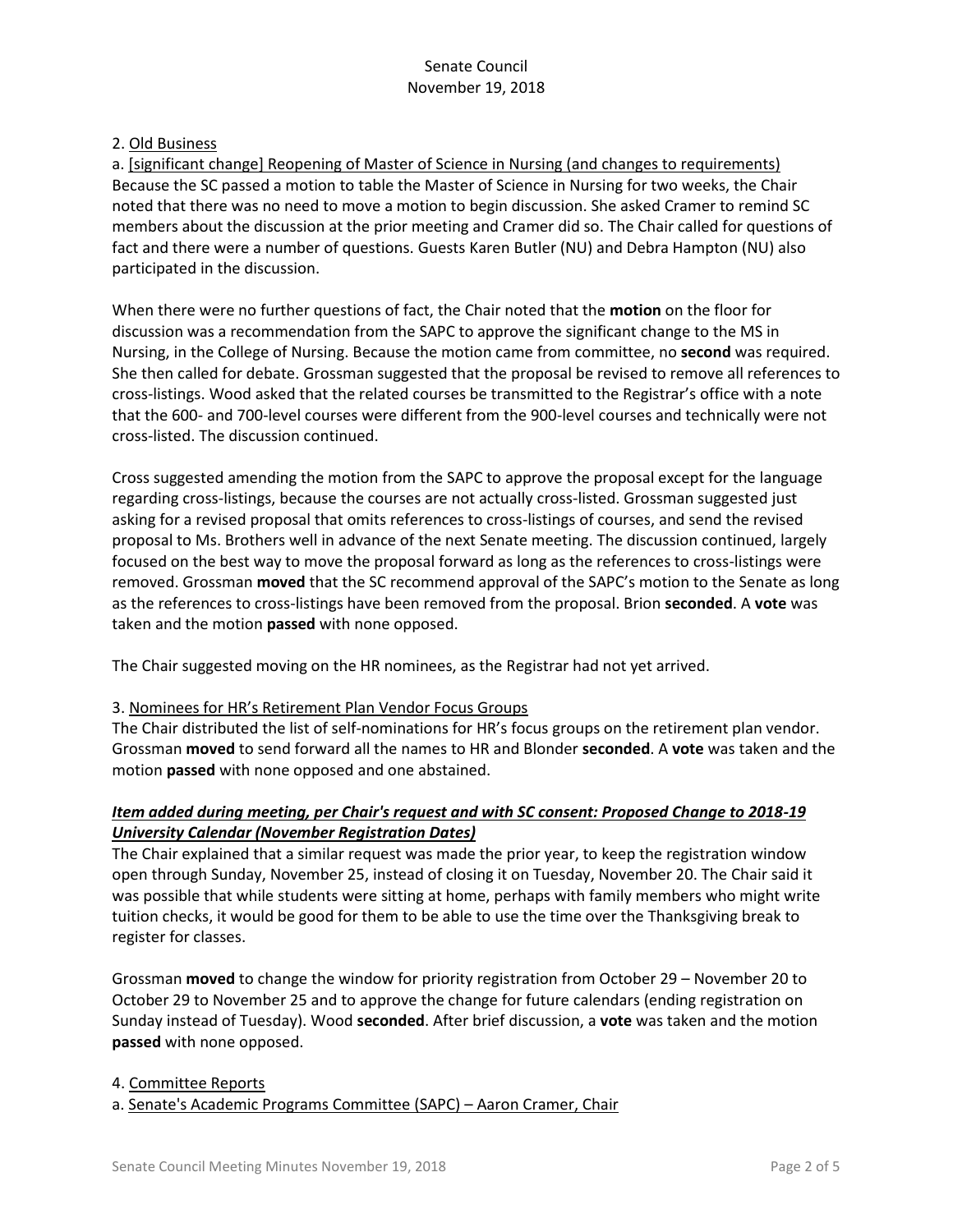## i. Proposed New Graduate Certificate in Child Welfare Practice

Guest Aaron Cramer (EN/Electrical and Computer Engineering, chair of the Senate's Academic Programs Committee (SAPC)) explained the proposal. The Chair solicited questions of fact and there was one. The Chair then stated that the **motion** from the SAPC was a recommendation to approve the establishment of a new Graduate Certificate in Child Welfare Practice, in the College of Social Work. Because the motion came from committee, no **second** was required. The Chair called for debate and SC members offered comments. When debate was over, the Chair called for a vote. A **vote** was taken and the motion **passed** with none opposed.

## ii. Query from SAPC

Cramer said he was soliciting SC's opinion about a general requirement for undergraduate certificates. He said there was one proposal for an undergraduate certificate currently with the SAPC and he wanted SC's guidance on a particular matter. He explained that the certificate proposal included requirements for both a 900-level course and a 600-level course. (The proposal included a communication from Graduate School Dean Brian Jackson in which he said it was permissible to invoke the *SR* describing the circumstances under which an undergraduate student could take a graduate course [*Senate Rules 3.1.1.A*]. The offering department for both courses individually asserted that undergraduate students had been welcomed in each class for about 10 years now and the intent of the proposal was to codify an unofficial track in the chemical engineering program that had been used for the last decade. He said that the SAPC was struggling to find ways to make the course arrangement work. One option would be to create a 500-level course to take the place of the 600-level course. Another option would be to consider a semi-permanent rule waiver for the certificate to allow their undergraduate students to take the 600 level course. Cramer said that the SAPC identified a third option, which would involve a change to the *SR* to allow undergraduate students take a professional-level course, with wording similar to that of *SR 3.1.1.A*.

The Chair called for debate, but noted that because Cramer was soliciting feedback on behalf of SAPC, it would be important to be consistent, as the SAPC will likely request revisions based on SC's feedback. There was extensive discussion among SC members. There was general support for a rule change if one was forthcoming, but there was little support for the idea of a "permanent" application of *SR 3.1.1.A* for students enrolled in the certificate; that rule was intended to be used on a case-by-case basis. Also, there were some concerns that a permanent dean of the Graduate School might not have the same opinion regarding block usage of *SR 3.1.1.A*. Cramer clarified that the 600-level course was offered by the same unit as the one proposing the certificate, so it might be easiest for that situation to be resolved by the creation of a 500-level course for the certificate. As discussion continued, it became clear that SC's proposed solution involved the creation of two new 500-level courses for the certificate students to take, to replace the 600-level course and the 900-level course. SC believed it was inappropriate for an undergraduate certificate to include graduate-level or professional-level courses.

# b. Senate Committee on Distance Learning and eLearning (SCDLeL) - Roger Brown, Chair i. Proposed Change to *Senate Rules 5.1.8.1* ("Unilateral Removal for Failure to Attend First Two Class Periods")

Guest Roger Brown (AG/Agricultural Economics), chair of the Senate Committee on Distance Learning and eLearning (SCDLeL) explained the proposal. There were a number of comments from SC members about the proposed changes. Ultimately, Grossman **moved** to send the proposal back to the SCDLeL for further discussion and Cross **seconded**. A **vote** was taken and the motion **passed** with none opposed and one abstained.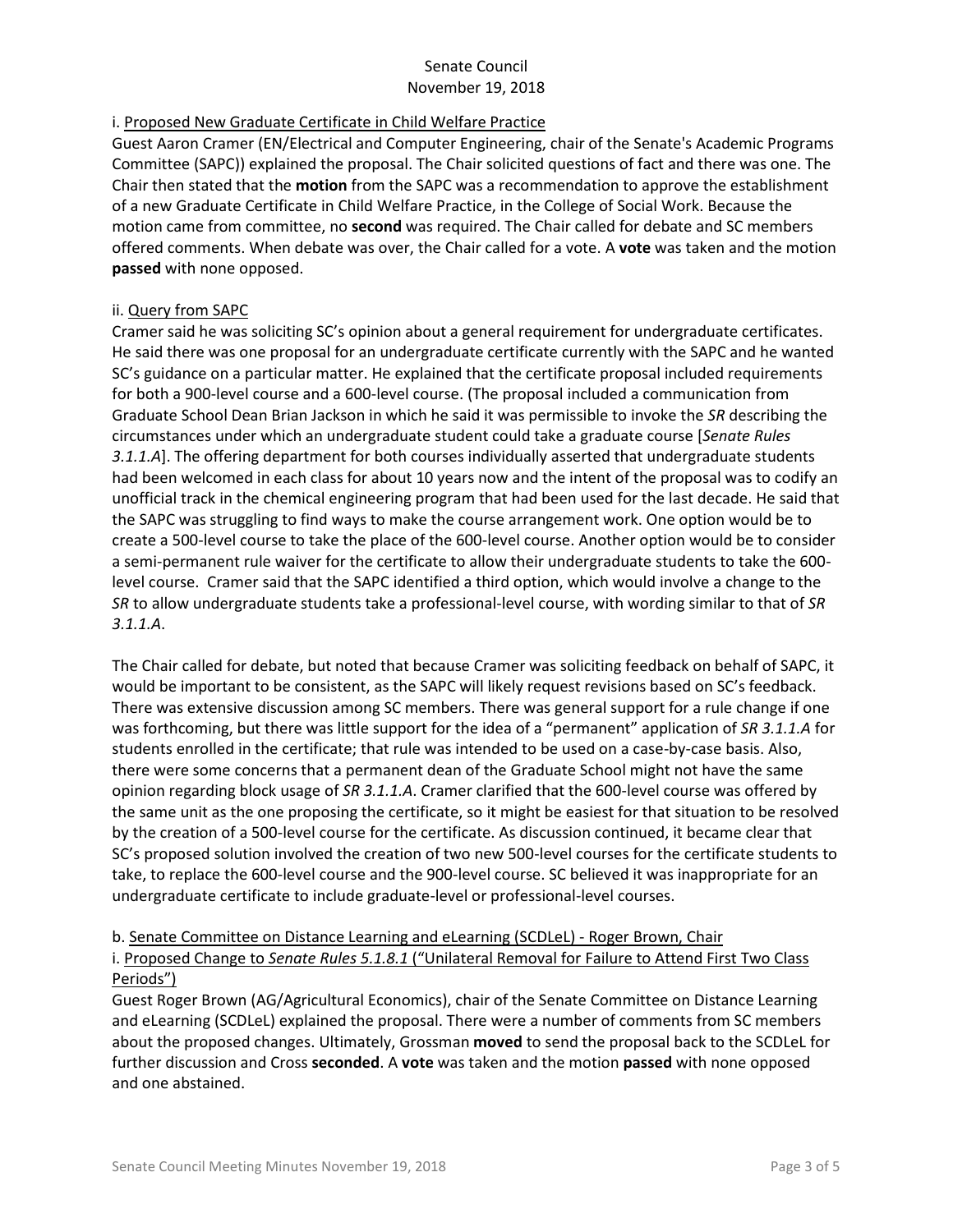c. Senate's Academic Organization and Structure Committee (SAOSC) – Al Cross, Chair

i. Proposed Reorganization and Accompanying Transfer of Degree Programs within the College of Health **Sciences** 

Cross explained the proposal. The Chair called for questions of fact and suggested they be answered by Guests Karen Badger (HS/Clinical Sciences, associate dean for undergraduate education) and Carl Mattacola (HS/Rehabilitation Sciences, associate dean of academic and faculty affairs). There were a number of questions of fact. When it came time for debate, there were a series of questions and comments about the specific wording of the motions from the SAASC.

The first **motion** from the SAASC was a recommendation to endorse the proposed reorganization of the College of Health Sciences, based on its non-academic merits. A **vote** was taken and the motion **passed**  with none opposed. After additional discussion about the wording of the second motion, the Chair stated that the motion from the SAASC was a recommendation to approve the proposal, including the transfer of degree programs as part of the reorganization, based on academic merit. SC members engaged in debate. When debate wound down, the Chair solicited a **vote** and the motion **passed** with none opposed and one abstained.

5. Establishment of a Task Force for Online Program Guidelines - Draft Charge and Composition The Chair asked Guest Roger Brown (AG/Agricultural Economics), chair of the Senate Committee on Distance Learning and eLearning (SCDLeL), to describe the task force. Brown noted that there were many areas on campus involved in administrative activities related to online learning and some of Senate's committee chairs were sitting on *Our Path Forward* committees, but there were not any faculty actually in control of these activities. Brown also noted that when issues arise that appear to cross over multiple committees (Senate's Admissions and Academic Standards Committee (SAASC), Senate Committee on Distance Learning and eLearning (SCDLeL), Senate's Academic Planning and Priorities Committee (SAPPC), and Senate's Academic Programs Committee (SAPC)), it would be useful for the chairs of these groups to discuss the information they hear from their individual *Our Path Forward* committee members with other Senate committee chairs, to bring thoughts see if the issues being discussed might involve Senate proposals.

The Chair referred SC members to the draft proposal that had been on the agenda and thanked Osterhage, chair of the Senate's Academic Planning and Priorities Committee (SAPPC), for her lead role in drafting charge. The Chair said that the SGA had not yet been consulted, but that she would do so if approved by the SC. She opened the floor up for discussion. After a few initial comments, the Chair asked for a motion so that a discussion could be had. Osterhage **moved** to approve the draft charge and composition of the Task Force for Online Program Guidelines and Spear **seconded**. Discussion commenced. There was lengthy discussion about what, exactly, the Task Force would do, as well as whether the chair of the Senate's Research and Graduate Education Committee (SRGEC) should be included.

As discussion wound down, there was a sense that the proposal needed to be revised and returned to SC for further discussion, due to an overly broad charge and questions about what, exactly, the Task Force would do. There were some comments indicating that no SC approval was required; the pertinent Senate committee chairs could get together and discuss issues and gather feedback, as long as no decisions were made. The Chair asked SC members for their guidance on next steps. Wood **moved** to table the proposal until November 26. Brion **seconded**. After additional discussion, a **vote** was taken and the motion **passed** with none opposed.